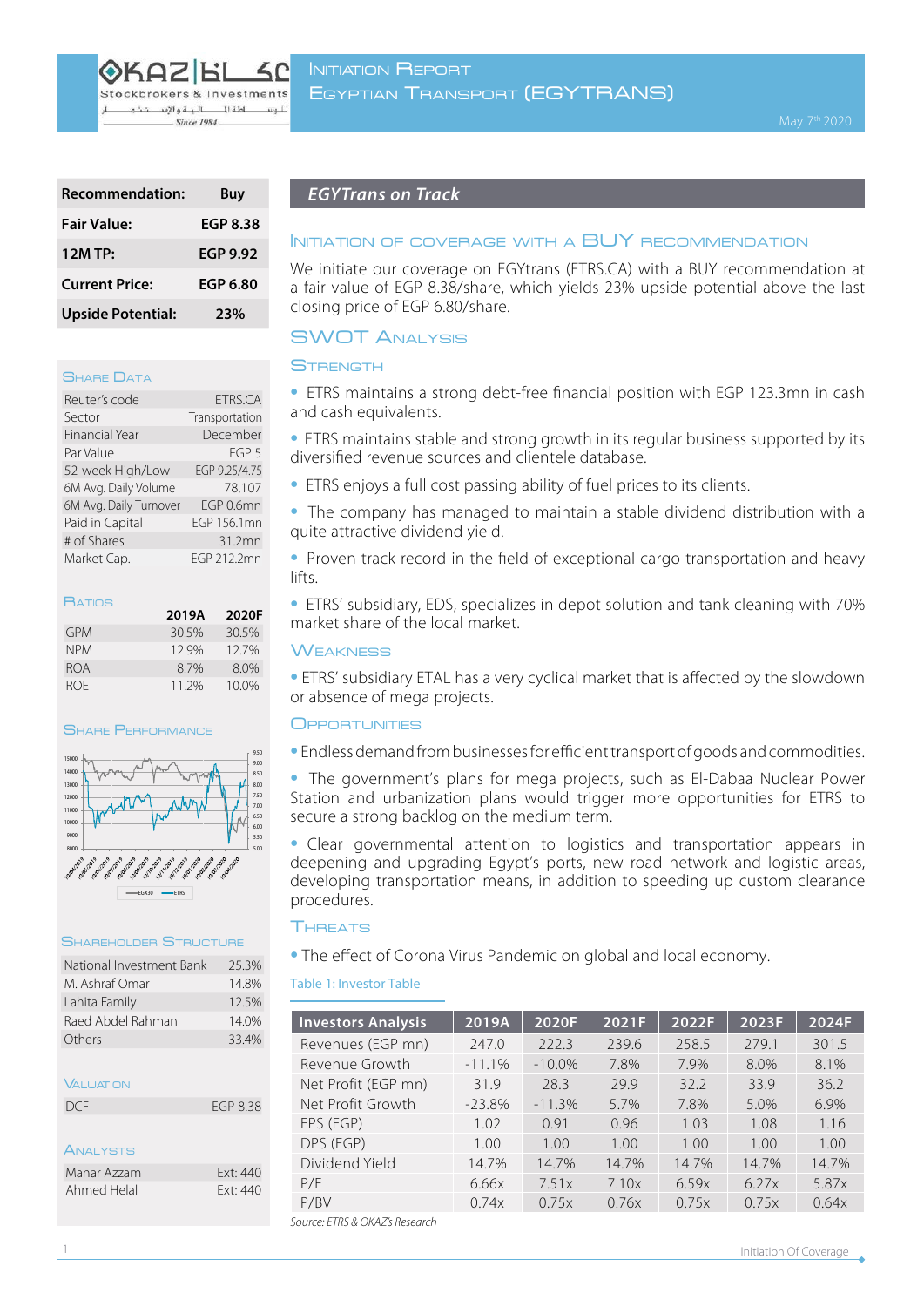# **INVESTMENT SUMMARY**

**• The Only Stock in the Sector.** ETRS is a sole player in EGX that represents the transportation sector.

**• Strong Financial Position.** ETRS has EGP 123.3 mn in cash and cash equivalents and is a debt-free, which qualifies the company to face an economic downturn, as opposed to highly leveraged companies.

**• Stable Growth in Regular Business.** EGYTRANS has managed to grow its revenues to reach EGP 247.0mn in FY2019 from EGP 131.7mn in FY2015 at CAGR of 17%, even though there were no considerable mega project contracts during the year showing the company's ability to maintain a satisfying growth in its regular line of business.

 **1.88** 1.00 **1.00** 1.00 **1.00** 1.00 **1.00** 1.00 15.6% 7.9% 12.9% 13.9% 0% 2% 4% 6% 8% 10% 12% 14% 16% 18% -  $0.50$  1.00 1.50 2.00 2.50 3.00 2019 2018 2017 2016  $EPS$ (EGP) DPS(EGP)  $\longrightarrow$ DY%

Figure 1: ETRS' EPS, DPS, and DY

*<u>Source: FTRS & OKAZ's Research</u>* 

• **Attractive Dividend Yield.** ETRS has a track record of consistent dividend generating stock due to its stable financial position and its ability to generate payments making it an ideal choice for yield hunters who prefer an incomesteady cash flow irrespective of market conditions. ETRS offers reliable payouts to its shareholders, with dividend yield of around 15%, exceeding banks interest rates especially after the latest interest rate cuts.

• Good Reputation. ETRS has a good reputation among its clients especially in the land transportation segment, which helped the company to create a wide and diversified clientele such as, but not limited to, SIEMENS, ELSEWEDY ELECTRIC, GHABBOUR AUTO, and ALARABY.

**• Proven Track Record.** ETAL has a long proven track record in offering logistical services for large and mega projects including power stations, cement mills, steel mills, electric sub-stations, and petrochemical projects.

• Government Attention. The government plans to develop logistic centers as well as dry and sea ports alongside with current initiatives to transform Egypt into a global logistics hub are considered major growth drivers for the transportation and logistics industry. Moreover, the continuing procedures of developing the work system in the Egyptian ports and the gradual transformation into the national "single window" system to speed up custom clearance procedures would boost the company's major activities.

**• M&A Interest Shown in the Sector:** Paradigm Logistics Limited to acquire a 31% stake of **Raya Holding (RAYA.CA)**'s subsidiary Ostool Transport.

#### **INDUSTRY OUTLOOK**

The transportation sector is known to be a highly fragmented industry. It is incredibly popular given its accessibility and relatively low capital requirements since it doesn't need massive capital or labor. It consists of so many individuals and many small and medium size companies.

It's obvious that COVID-19 outbreak has a negative impact on the global economy and transportation sector, but we see a limited effect on the local side as a result of the consuming nature of the Egyptian population, especially for organized institutions (companies) like ETRS with its diversified services in the field of general and exceptional transportation, heavy lifts, and logistics, good reputation, and strong relationship with its clients.

**Egypt's GDP.** Gross domestic product is the most important indicator that sheds a lot of light on the overall investment landscape. Historically, Egypt's GDP annual growth showed positive numbers during the last decade despite the global crisis, revolutions, and political events due to Egyptians' high consumption, which is expected to maintain a positive GDP growth in spite of COVID-19 pandemic. It's worthy to mention that International Monetary Fund (IMF) expects Egypt to record a growth rate of 2% during 2020, to be the only country to achieve a positive economic growth during the current fiscal year in the MENA region.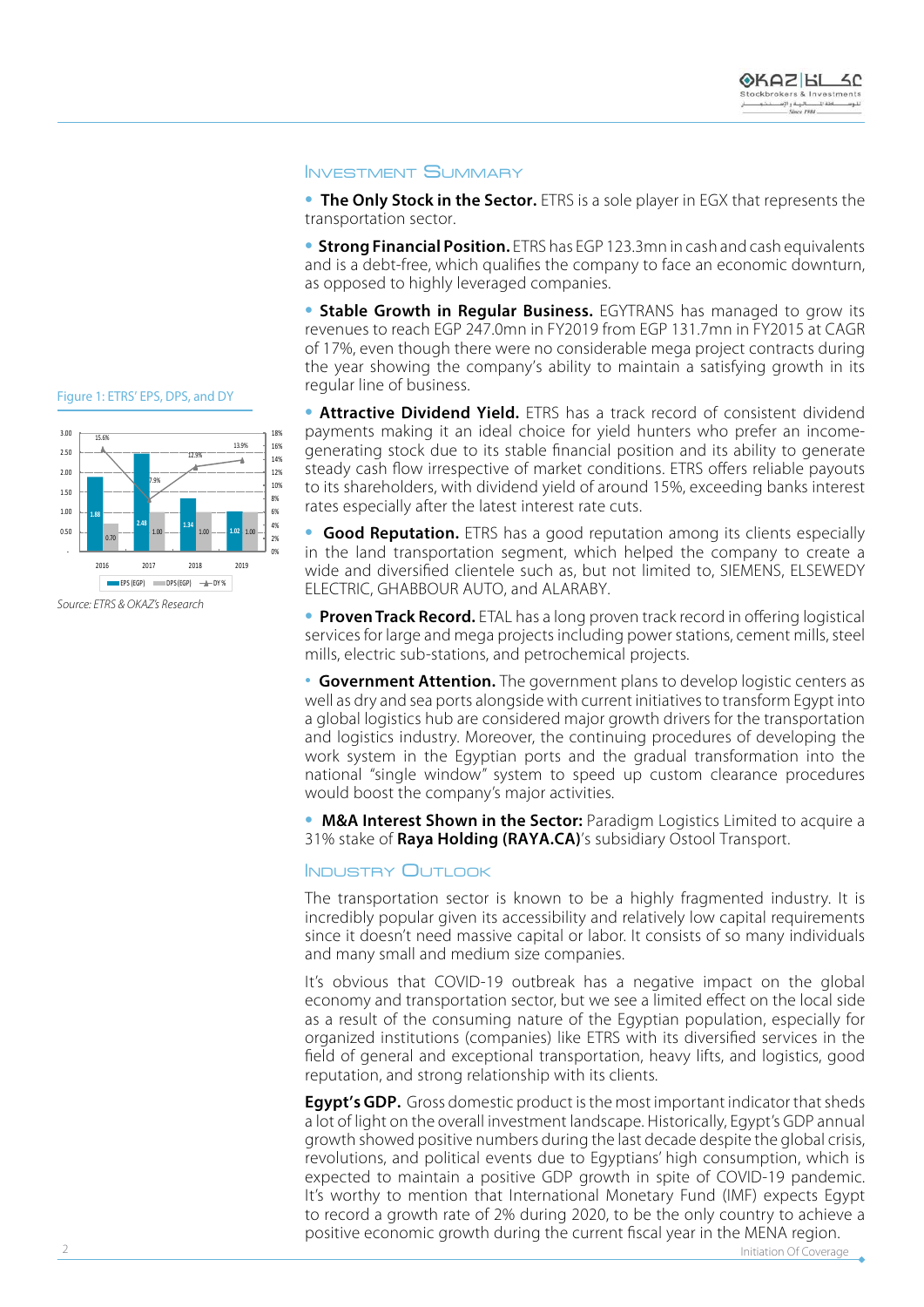# COMPANY PROFILE

**EGYTRANS (ETRS.CA)** is a leading company in the field of transportation. ETRS was established in 1973 as a logistics provider company offering a wide range of professional and cost-effective logistic services, specialized in the field of integrated transport with a worldwide network of international agents. The company has branches in Cairo, Alexandria, Damietta, Port Said (Free Zone), and Suez providing its clients with several services including land transportation, sea & air freight forwarding and discharging, warehousing, custom clearance, and transit. It also provides full logistical services for mega projects, through its subsidiary, Egyptian Transportation and Logistics Company (ETAL) in addition to providing depot solutions services through its subsidiary, EGYtrans Depot Solutions (EDS), offering its customers a one-step shop for all their cargo transport needs.

Figure 2: ETRS shareholder structure



Source: ETRS & OKAZ's Research

### **ETRS' OWNERSHIP AND STRUCTURE**

ETRS' authorized capital is EGP 1bn while paid in capital reached EGP 156.1mn distributed over 31.2 mn shares at par value of EGP 5/share.

# **ETRS STRUCTURE AND OPERATION**

Figure 3: EGYTRANS Subsidiaries and Affiliates

EGYtrans Group provides full logistic solutions and door to door transportation in safe and professional manners through its holding company alongside with its subsidiaries as follows:



#### *<u>Source: ETRS & OKAZ's Research</u>*

While the transportation activity is considered to be the main service provided by the company, ETRS provides full logistical services to ensure professional and cost-effective transportation of all kinds of shipments and through all stages, including:

#### LAND **TRANSPORTATION**

ETRS provides transportation for both normal and exceptional cargos. It specializes in integrated transport in a way that maximizes ease and efficiency for its clients in terms of time, cost, safety, accessibility and convenience through its 10-truck fleet that can be increased depending on the local demand. ETRS also specializes in providing logistical solutions for large projects and transporting exceptional cargos and all types of equipment and packages of exceptional weight or dimensions. ETRS conducts logistical studies and route surveys to determine the best transport method. Land transportation contributes to ETRS' total consolidated revenues by 30% on a 3-year average.

## STORAGE YARDS & WAREHOUSING

ETRS owns and operates storage yards including a 10k sqm storage yards located in Adabiya port of Suez specialized in handling and storing general cargos of different sizes including heavy lift equipment as well as containerized cargos.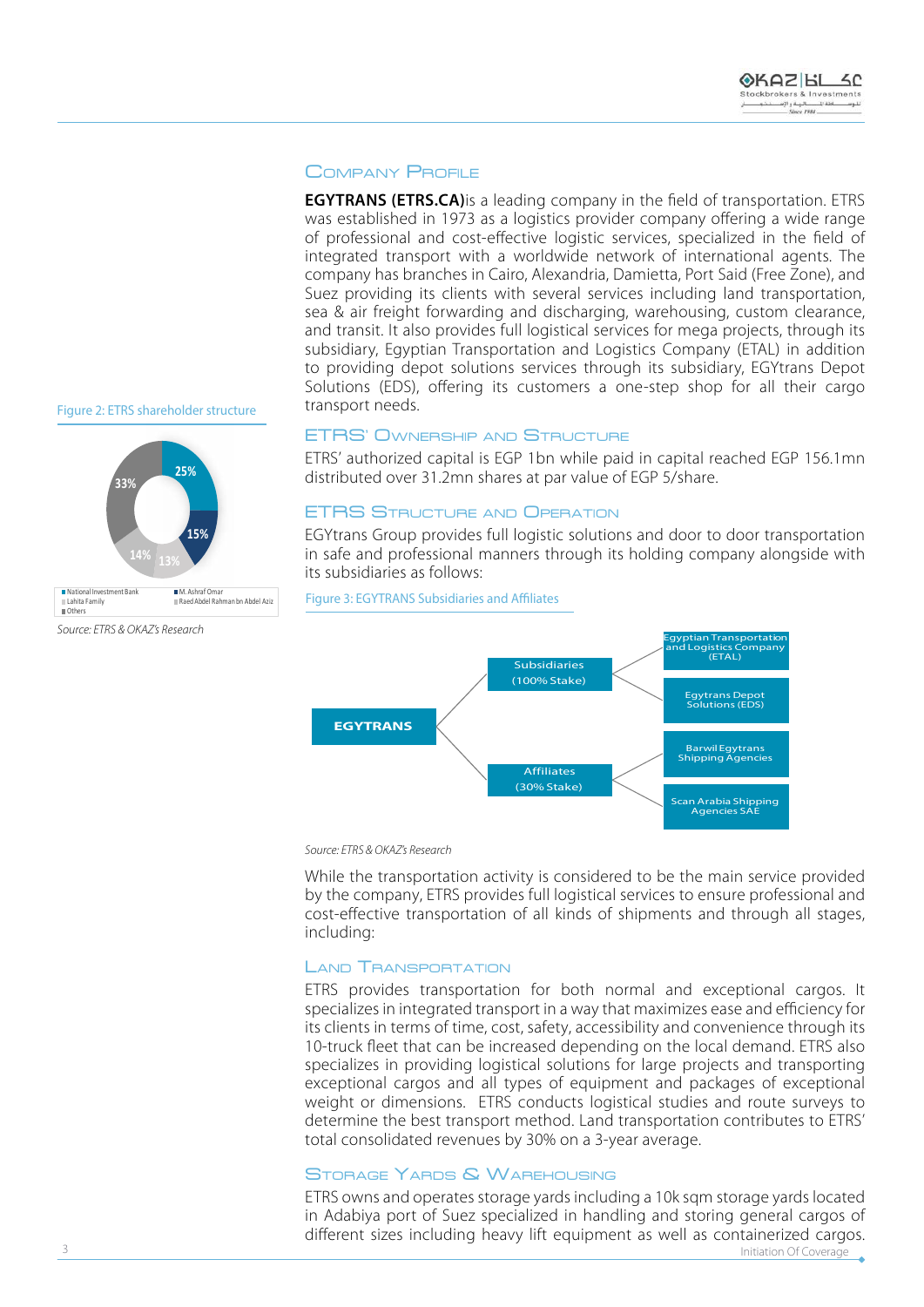In addition, ETRS also owns and operates several warehouses located in Cairo, Alexandria, and Port Saied (Free Zone) with total areas of 28k sqm. Storage yards and warehousing contribute to ETRS' total consolidated revenues by 27% on a

# 3-year average.<br><mark>A</mark>gency, Shipping & Discharge

ETRS coordinates the transport of vessels and cargos, organizes the process needed to offload the cargos at the arrival points, and decides the most reliable, fastest, and cost-effective route in order to get shipments ready for delivery. Agency, shipping & discharge contribute to ETRS' total consolidated revenues by 11% on a 3-year average.<br>Logistic Se<del>n</del>vices

ETRS is specialized in sea and air freight as well as custom clearance services. The logistic services provided by the company include shipments of all kinds of cargoes including general, break bulk, containerized or Ro/Ro cargo to and from any part of the world. The company also provides custom clearance services as it handles the required paperwork at customs on behalf of its clients. Logistics activity contributes to ETRS' total consolidated revenues by 12% on a 3-year average.

#### SERVICES r

EGYTRANS also provides other services including depot solutions, packing, consolidation, distribution, transit, and insurance services. The rest of ETRS' services contribute to its total consolidated revenues with the remaining 20% on a 3-year average.<br>**S**UBSIDIARIES

## **1. Eqyptian Transportation and Logistics Company (ETAL(**



ETAL was established in 1982 and is 100% owned by ETRS. Egyptian Transportation & Logistics ETAL provides its clients with various services including

regular land transportation for different cargos in all forms and types. ETAL is well equipped to deal with logistical and managerial challenges related to handling and transporting oversized and heavy equipment enabling the company to manage all forms of shipment and through all stages. The company is specialized in providing logistical and technical solutions for mega projects including transporting sensitive shipments with non- traditional specifications such as exceptional cargoes and heavy lifts, which requires the use of special equipment and high level of knowledge and expertise to deal with the technicality of the service in terms of the shipment's exceptional dimensions and weights.

ETAL conducts studies of roads, to avoid any unusual circumstances, strengthening and reinforcing bridges as well as reclaiming or removing obstacles along the way in order to transport the shipments effectively. The company also provides:<br>• Logistic Solutions including logistic studies and transportation engineering

planning and design to be able to manage any unfavorable and risky conditions

that may occur.<br>• Route Surveys including studying and planning the best possible routes in<br>order to provide time and cost effective services.

• Determination of the Required Equipment and procedures needed to handle. loading-off the state the state state top-state prote state the set-loading **•**<br>• Supervision of the entire transport operation beginning with the off-loading

of heavy lifts onto hydraulic trailers and other cargo-carrying trucks and ending with the delivery and installation of the transported units.

ETAL acquires a 60% market share of specialized transportation field in Eqypt and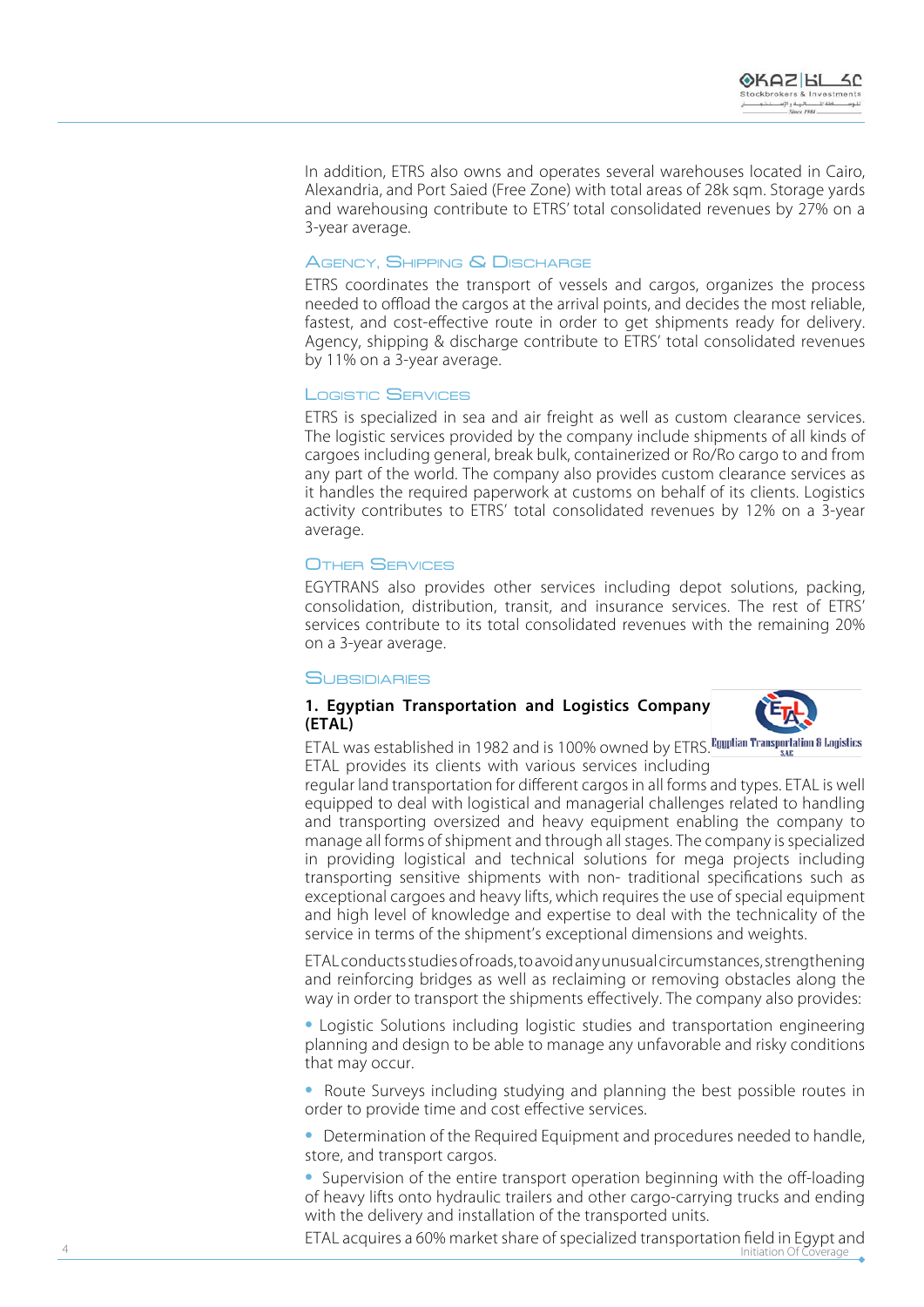represents about 6.5% of EGYTRANS' total turnover in 2019 according to ETRS annual report. ETAL's net profits after taxes declined 33.6% in FY2019 recording  $EGP$  3.8 $mn$ .

# **2. EGYtrans Depot Solutions (EDS)**

EDS was established in 2010 and is 99.9% owned by **EGYTRANS DEPOT SOLUTI** ETRS, specializing in maintenance, storage, cleaning, and repairing liguid bulk cargo containers, especially ISO Tank Containers and tank vehicles. The company is located in Alexandria to benefit the most from its proximity to the port.

**ISO Tank** is a tank container which is built according to the ISO standard (International Organization for Standardization). ISO tanks are designed to carry liquids in bulks. It is made of stainless steel and is surrounded by various types of protective layers. Different skins can be used with an ISO tank depending on the type of bulk cargo it is carrying. ISO tanks are highly reliable, cost-effective, and a safe way of transporting bulk liquids from one place to another.

Repairing and cleaning ISO tanks allows exporters to maximize their earnings and control their costs by reutilizing these tanks and ship them back filled. EDS' market share is about 70% of the depot solution and tank-cleaning market, and contributes 4.5% of EGYTRANS total turnover in 2019 according to ETRS annual report.

EDS' revenues increased by 17.6% in FY2019 to record USD 1.2mn compared to USD 0.998mn in FY2018, while EDS' net profits after tax increased 30.1% in FY 2019 to record USD 0.562mn compared to USD 0.432mn in FY 2018.

# **3. EGYtrans Bargelink Company, EGYtrans River Ports Company**

ETRS has two more subsidiaries as well, EGYtrans Bargelink and EGYtrans River Ports that have been under liquidation since July 2016; however both

companies hadn't started operation since their inception in 2009. EGYtrans Bargelink (EBL) was supposed to be specialized in land and river transportation as well as marine transportation for goods inside territorial waters, while EGYtrans River Ports was set to be specialized in the management, operation and development of river ports and providing all services related to shipping, discharging and storage of goods in addition to maintenance and freight for moveable containers except air freight. The liquidation decision came as the result of the existence of legal barriers and complicated regulations that made it hard for the companies to acquire the required licenses to begin operation. It's worth mentioning that the companies' EGMS have decided to extend the term

# of liquidation to April 30th 2020.<br><mark>S</mark>ister Companies (Affiliates)

# **4. Barwil EGYtrans Shipping Agencies**

Ships Service Barwil is an Egyptian registered company and has been a fully licensed shipping agent since 1996. Barwill Egytrans shipping agencies s.A.E

Barwil is a joint venture between Wilhelmsen Ship Services (WSS) Group and ETRS, where ETRS holds a 30% stake in the company. The company currently handles about 2000 vessel appointments in Egypt per annum.

# **5. Scan Arabia Shipping Agencies SAE**

Scan Arabia is a shipping agent for the Korean shipping Beary was a stample and spiritually in 1998. Scan Arabia is also a joint venture between Wilhelmsen Group

and ETRS where ETRS holds 30% stake as well. The company also provides liner shipping agency services.





EBL



Wilhelmsen

W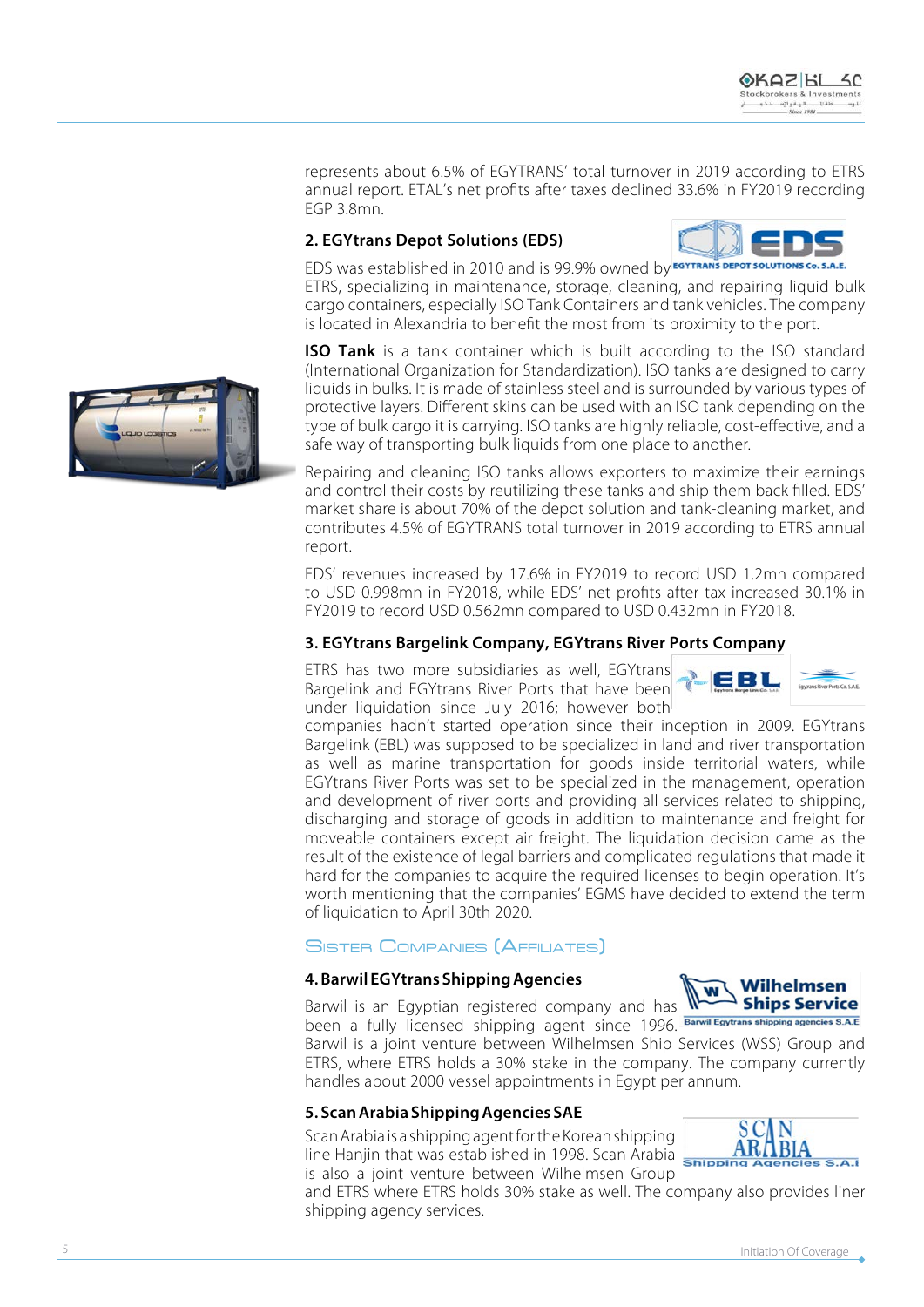# **FINANCIAL ANALYSIS**

## Table 2: Income Statement

| Income Statement (EGP mn) | 2018A    | 2019A    | Change (%) |
|---------------------------|----------|----------|------------|
| Revenues                  | 277.9    | 247.0    | $-11%$     |
| COGS                      | $-194.3$ | $-171.7$ | $-12%$     |
| <b>Gross Profit</b>       | 83.5     | 75.3     | $-10%$     |
| SG&A                      | $-34.3$  | $-35.1$  | 2%         |
| <b>EBITDA</b>             | 49.2     | 40.3     | $-18%$     |
| Depreciation              | $-6.1$   | $-5.7$   | $-7%$      |
| <b>EBIT</b>               | 43.1     | 34.6     | $-20%$     |
| Net Interest              | 4.2      | $-0.6$   | $-113%$    |
| Other Income/Expense      | 5.5      | 4.9      | $-11%$     |
| <b>EBT</b>                | 52.8     | 38.9     | $-26%$     |
| Net Taxes                 | $-11.0$  | $-7.0$   | $-36%$     |
| <b>Net Profit</b>         | 41.8     | 31.9     | $-24%$     |

*<u>Source: ETRS & Okaz Research</u>* 

ETRS posted consolidated net profit of EGP 31.9mn in FY2019 marking 23.8% decline compared to EGP 41.8mn in FY2018. The deterioration in the company's performance is mainly attributed to 9.8% decline in gross profit recording EGP 75.3mn in FY2019 compared to EGP 83.5mn in FY2018 driven by 11.1% decline in revenues in FY2019 recording EGP 247.0mn compared to EGP 277.9mn in FY2018

The decline in revenues is attributed to the lack of mega projects contracts in FY2019, and since COGS have declined 11.6% in FY2019 recording EGP 171.7mn compared to EGP 194.3mn in FY2018, ETRS managed to slightly enhance its GPM in FY2019 to 30.5% compared to 30.1% in FY2018, whereas NPM declined to 12.9% in FY2019 from 15.0% in FY2018 due to FX losses that multiplied in FY2019 recording EGP 4.3mn compared to EGP 35.6k in FY2018, showing the effect of the appreciation of EGP in 2019, since part of the company's revenues are denominated in USD.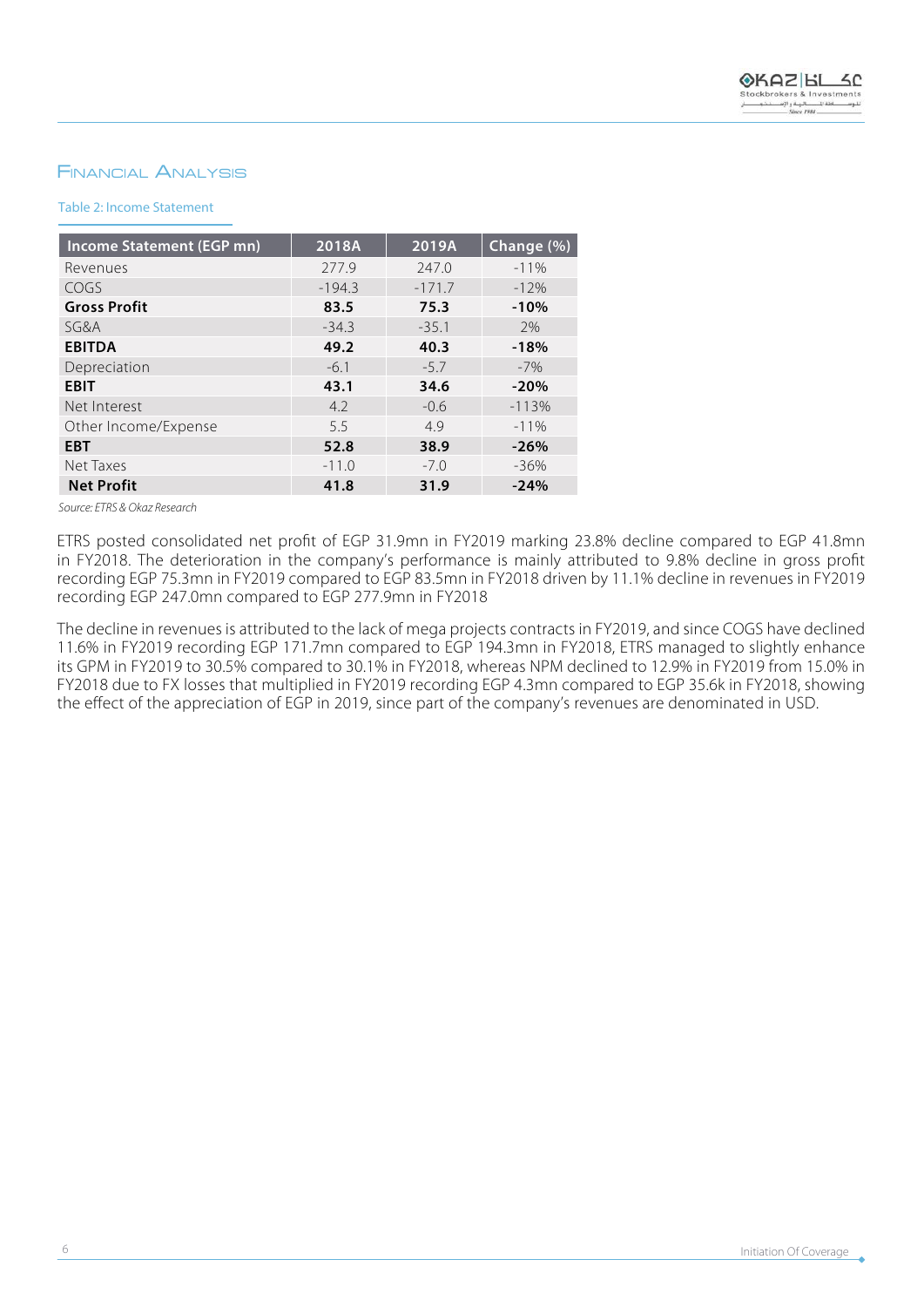#### Table 3: Financial Statements

| Income Statement (EGP mn)    | 2018A         | 2019A    | 2020F    | 2021F    | 2022F    | 2023F    | 2024F    |
|------------------------------|---------------|----------|----------|----------|----------|----------|----------|
| Revenues                     | 277.9         | 247.0    | 222.3    | 239.6    | 258.5    | 279.1    | 301.5    |
| Cost of Revenues             | $-194.3$      | $-171.7$ | $-154.5$ | $-166.6$ | $-179.7$ | $-194.0$ | $-209.6$ |
| <b>Gross Profit</b>          | 83.5          | 75.3     | 67.8     | 73.1     | 78.8     | 85.1     | 91.9     |
| SG&A Expenses                | $-34.3$       | $-35.1$  | $-30.2$  | $-32.6$  | $-35.1$  | $-37.9$  | $-41.0$  |
| <b>EBITDA</b>                | 49.2          | 40.3     | 37.6     | 40.5     | 43.7     | 47.1     | 50.9     |
| Depreciation & Amortization  | $-6.1$        | $-5.7$   | $-6.5$   | $-6.3$   | $-5.7$   | $-6.4$   | $-6.5$   |
| <b>EBIT</b>                  | 43.1          | 34.6     | 31.1     | 34.1     | 37.9     | 40.8     | 44.5     |
| Other Income/Expenses        | 4.2           | $-0.6$   | 2.3      | 2.3      | 2.2      | 2.2      | 2.1      |
| Net Interest                 | 5.5           | 4.9      | 3.1      | 2.1      | 1.4      | 0.7      | 0.1      |
| <b>Net Profit Before Tax</b> | 52.8          | 38.9     | 36.5     | 38.6     | 41.6     | 43.7     | 46.7     |
| Income Tax                   | $-11.0$       | $-7.0$   | $-8.2$   | $-8.7$   | $-9.4$   | $-9.8$   | $-10.5$  |
| Minority Interest            | $0.0^{\circ}$ | 0.0      | 0.0      | 0.0      | 0.0      | 0.0      | 0.0      |
| <b>Net Profit</b>            | 41.8          | 31.9     | 28.3     | 29.9     | 32.2     | 33.9     | 36.2     |

**Source: ETRS & Okaz Research** 

I

| <b>Balance Sheet (EGP mn)</b>       | 2018A | 2019A | 2020F | 2021F | 2022F | 2023F | 2024F |
|-------------------------------------|-------|-------|-------|-------|-------|-------|-------|
| Cash & Equivalents                  | 122.0 | 123.3 | 111.7 | 102.4 | 94.5  | 87.7  | 132.2 |
| Accounts Receivable                 | 81.4  | 57.5  | 54.5  | 58.9  | 63.7  | 68.9  | 74.6  |
| Inventories                         | 9.2   | 6.8   | 5.5   | 5.9   | 6.4   | 6.9   | 7.5   |
| <b>Other Current Assets</b>         | 40.3  | 31.1  | 31.1  | 31.1  | 31.1  | 31.1  | 31.1  |
| <b>Total Current Assets</b>         | 252.8 | 218.7 | 202.8 | 198.3 | 195.7 | 194.6 | 245.4 |
| Net Fixed Assets                    | 126.5 | 130.9 | 135.4 | 141.1 | 148.4 | 156.3 | 155.9 |
| Other Long Term Assets              | 32.1  | 15.3  | 14.9  | 14.5  | 14.2  | 13.8  | 13.7  |
| <b>Total Assets</b>                 | 411.4 | 364.9 | 353.1 | 353.9 | 358.3 | 364.7 | 414.9 |
| Short Term Debt                     | 2.5   | 0.0   | 0.0   | 0.0   | 0.0   | 0.0   | 0.0   |
| Accounts Payable                    | 57.9  | 41.6  | 35.3  | 38.0  | 41.0  | 44.3  | 47.8  |
| Other Current Liabilities           | 38.0  | 30.9  | 29.4  | 29.0  | 29.5  | 30.1  | 30.8  |
| <b>Total Current Liabilities</b>    | 98.4  | 72.5  | 64.7  | 67.0  | 70.5  | 74.4  | 78.6  |
| Long Term Debt                      | 7.7   | 0.0   | 0.0   | 0.0   | 0.0   | 0.0   | 0.0   |
| Other Long Term Liabilities         | 0.2   | 0.9   | 0.0   | 0.0   | 0.0   | 0.0   | 0.0   |
| <b>Total Liabilities</b>            | 106.3 | 73.4  | 64.7  | 67.0  | 70.5  | 74.4  | 78.6  |
| Provisions                          | 20.1  | 6.3   | 6.3   | 6.3   | 6.3   | 6.3   | 6.3   |
| Minority Interest                   | 0.0   | 0.0   | 0.0   | 0.0   | 0.0   | 0.0   | 0.0   |
| <b>Total Common Equity</b>          | 285.0 | 285.2 | 282.1 | 280.6 | 281.4 | 283.9 | 330.0 |
| <b>Total Liabilities and Equity</b> | 411.4 | 364.9 | 353.1 | 353.9 | 358.3 | 364.7 | 414.9 |

**Source: ETRS & Okaz Research**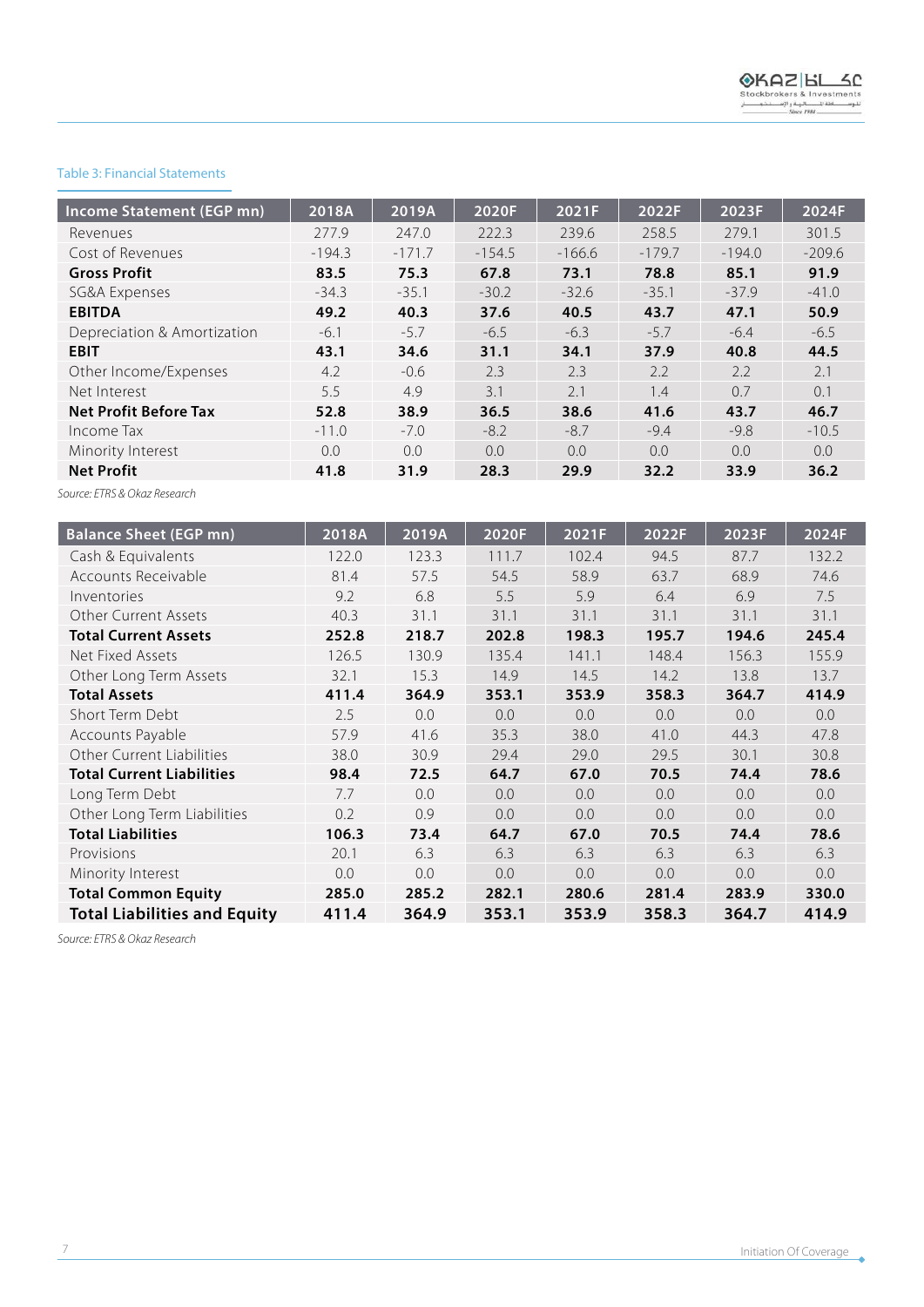# Table 4: Financial Indicators

| <b>KPIs</b>                                  | 2018A    | 2019A    | 2020F    | 2021F  | 2022F  | 2023F  | 2024F  |
|----------------------------------------------|----------|----------|----------|--------|--------|--------|--------|
| <b>Per-Share Data</b>                        |          |          |          |        |        |        |        |
| EPS                                          | 1.34     | 1.02     | 0.91     | 0.96   | 1.03   | 1.08   | 1.16   |
| <b>BVPS</b>                                  | 9.13     | 9.14     | 9.04     | 8.99   | 9.02   | 9.10   | 10.57  |
| Revenue per-share                            | 8.90     | 7.91     | 7.12     | 7.68   | 8.28   | 8.94   | 9.66   |
| <b>DPS</b>                                   | 1.00     | 1.00     | 1.00     | 1.00   | 1.00   | 1.00   | 1.00   |
| <b>Multiples</b>                             |          |          |          |        |        |        |        |
| PER                                          | 5.8x     | 6.7x     | 7.5x     | 7.1x   | 6.6x   | 6.3x   | 5.9x   |
| PBV                                          | 0.8x     | 0.7x     | 0.8x     | 0.8x   | 0.8x   | 0.7x   | 0.6x   |
| P/Revenue                                    | 0.9x     | 0.9x     | 1.0x     | 0.9x   | 0.8x   | 0.8x   | 0.7x   |
| DY                                           | 12.9%    | 14.7%    | 14.7%    | 14.7%  | 14.7%  | 14.7%  | 14.7%  |
| Profitability                                |          |          |          |        |        |        |        |
| Revenues                                     | 277.9    | 247.0    | 222.3    | 239.6  | 258.5  | 279.1  | 301.5  |
| Revenue Growth                               | $-21.1%$ | $-11.1%$ | $-10.0%$ | 7.8%   | 7.9%   | 8.0%   | 8.1%   |
| Gross Profit Margin (GPM)                    | 30.1%    | 30.5%    | 30.5%    | 30.5%  | 30.5%  | 30.5%  | 30.5%  |
| <b>EBITDA Margin</b>                         | 17.7%    | 16.3%    | 16.9%    | 16.9%  | 16.9%  | 16.9%  | 16.9%  |
| <b>EBIT Margin</b>                           | 15.5%    | 14.0%    | 14.0%    | 14.2%  | 14.7%  | 14.6%  | 14.7%  |
| Net Profit                                   | 41.8     | 31.9     | 28.3     | 29.9   | 32.2   | 33.9   | 36.2   |
| Net Profit Growth                            | $-45.9%$ | $-23.8%$ | $-11.3%$ | 5.7%   | 7.8%   | 5.0%   | 6.9%   |
| Net Profit Margin (NPM)                      | 15.0%    | 12.9%    | 12.7%    | 12.5%  | 12.5%  | 12.1%  | 12.0%  |
| <b>ROE</b>                                   | 14.7%    | 11.2%    | 10.0%    | 10.7%  | 11.4%  | 11.9%  | 11.0%  |
| <b>ROA</b>                                   | 10.2%    | 8.7%     | 8.0%     | 8.4%   | 9.0%   | 9.3%   | 8.7%   |
| <b>Operating Efficiency</b>                  |          |          |          |        |        |        |        |
| Asset Turnover                               | 0.7      | 0.7      | 0.6      | 0.7    | 0.7    | 0.8    | 0.7    |
| Net Fixed Assets Turnover                    | 2.2      | 1.9      | 1.6      | 1.7    | 1.7    | 1.8    | 1.9    |
| <b>Liquidity &amp; Debt Service Coverage</b> |          |          |          |        |        |        |        |
| Working Capital                              | 154.4    | 146.2    | 138.11   | 131.31 | 125.18 | 120.19 | 166.76 |
| Current Ratio                                | 2.6      | 3.0      | 3.1      | 3.0    | 2.8    | 2.6    | 3.1    |
| Quick Ratio                                  | 2.5      | 2.9      | 3.1      | 2.9    | 2.7    | 2.5    | 3.0    |
| Net (Debt) Cash                              | 111.8    | 121.5    | 110.8    | 102.4  | 94.5   | 87.7   | 132.2  |
| Debt / EBITDA                                | 0.2      | 0.0      | 0.00     | 0.00   | 0.00   | 0.00   | 0.00   |
| <b>Total Coverage</b>                        | 2.38     | 2.98     | 3.14     | 2.96   | 2.77   | 2.62   | 3.12   |

**Source: ETRS & Okaz Research**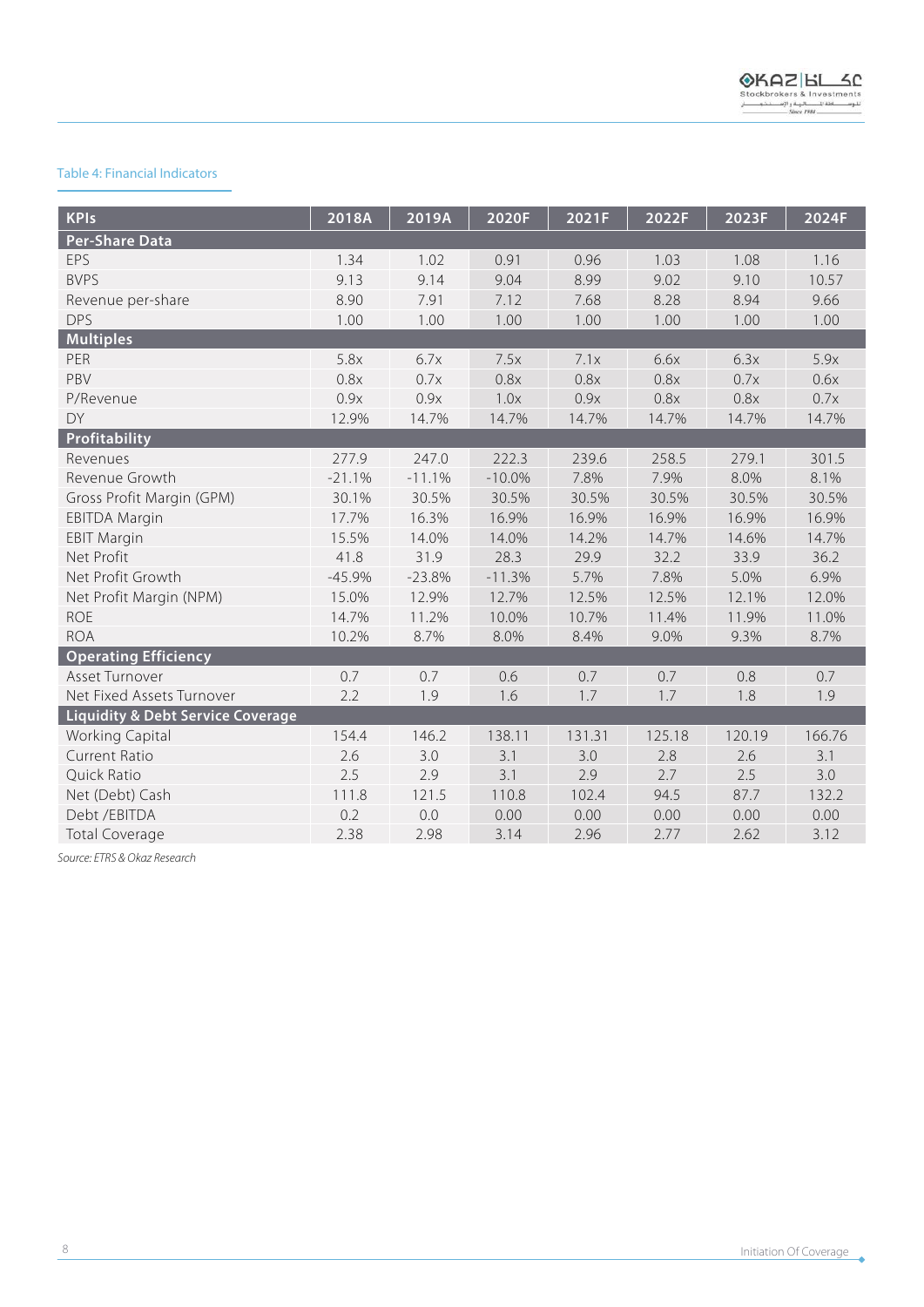

# Figure 4: ETRS Profitability Margins

*Source: ETRS & Okaz Research* 

30% 90 21.9% 27.2% 80 25% 70 20% 60 15.0% 50 12.9% 15% Y  **77** 40 Y) 7.6% 10%  **59** 30 Л  **59** 20 5%  **10** 10  **32** 0% - 2019 2018 2017 2016 2015  $\blacksquare$  NP (EGP mn)  $\rightarrow$  NPM %

**Source: ETRS & Okaz Research** 

#### Figure 5: Gross Profit (EGP mn) and EGP (Profit (EGP mn) and Egypte 5: Net Profit (EGP mn)



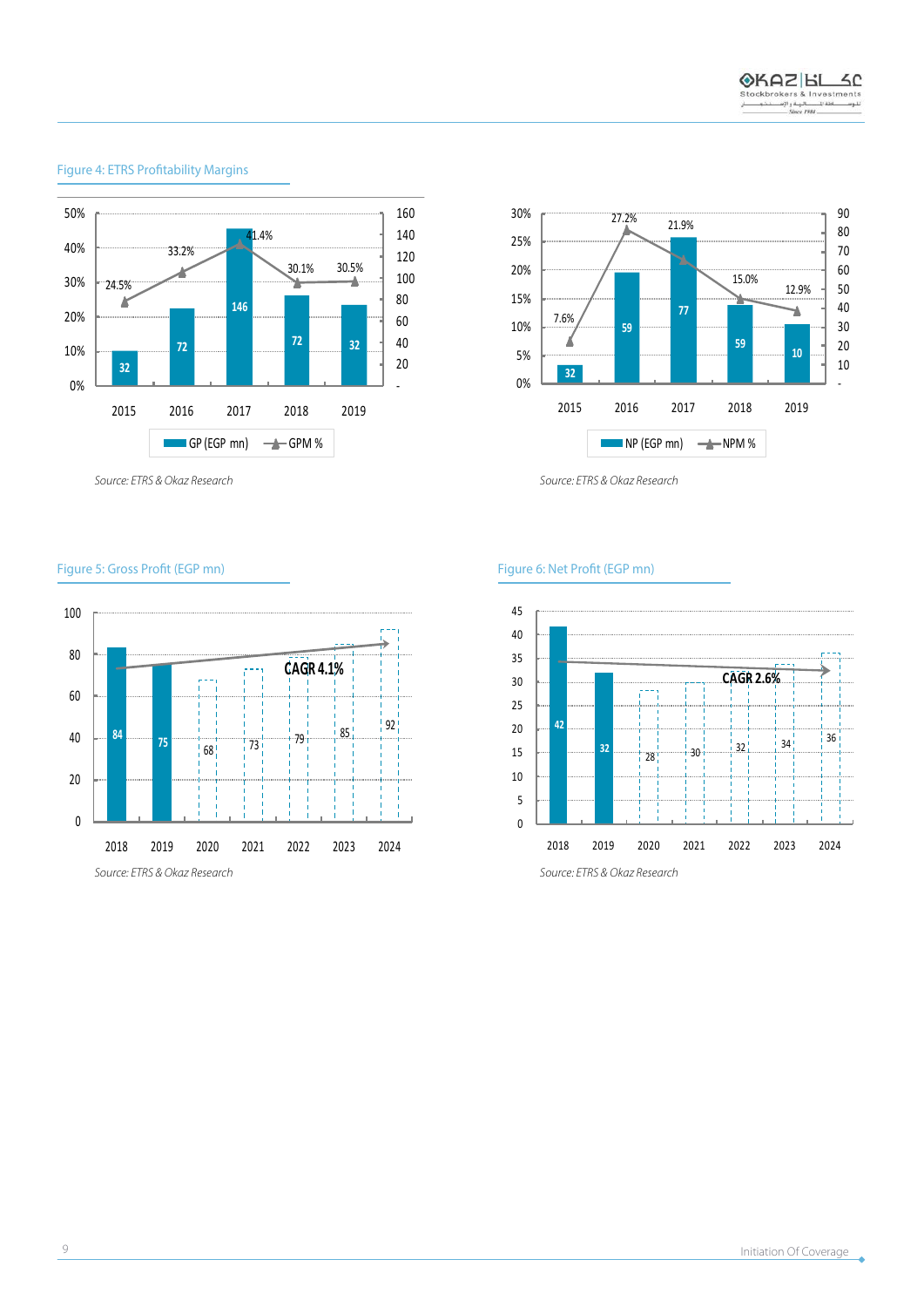# **VALUATION ASSUMPTIONS**

• We expect ETRS' consolidated revenues from the company's regular business to grow at 5-year CAGR of 4.1% to reach EGP 301.5mn in FY2024 compared to EGP 247.0mn in FY2019. However, we have estimated a 10% decline in ETRS' FY2020 revenues as a result of COVID-19 pandemic.

- We have eliminated any expected revenues from mega projects activity.
- The majority of COGS constituents are variable, we estimated COGS at 70% of revenues, as per the past two years and this level to be maintained for the whole forecasted period.
- SG&A assumed to continue at their 5 years average of 13.6% of sales.

### Table 5: Revenue Assumptions (EGP mn)

|                                  |            |          | 2020F<br>2022F<br>2023F<br>2024F<br>2021F |       |       |       |       | <b>Forecated</b> |
|----------------------------------|------------|----------|-------------------------------------------|-------|-------|-------|-------|------------------|
|                                  | 2018A      | 2019A    |                                           |       |       |       |       | <b>CAGR</b>      |
| <b>Freight &amp; Discharging</b> | 33.7       | 19.0     | 17.1                                      | 17.4  | 17.8  | 18.1  | 18.5  | $-0.5%$          |
| GR (%)                           | $-100.0\%$ | $-43.7%$ | $-10.0%$                                  | 2.0%  | 2.0%  | 2.0%  | 2.0%  |                  |
| Contribution to revenues         | 12.1%      | 7.7%     | 7.7%                                      | 7.3%  | 6.9%  | 6.5%  | 6.1%  |                  |
| Logistics                        | 33.9       | 36.7     | 33.0                                      | 34.0  | 35.0  | 36.1  | 37.2  | 0.3%             |
| GR (%)                           | $-100.0\%$ | 8.3%     | $-10.0\%$                                 | 3.0%  | 3.0%  | 3.0%  | 3.0%  |                  |
| Contribution to revenues         | 12.2%      | 14.9%    | 14.9%                                     | 14.2% | 13.6% | 12.9% | 12.3% |                  |
| <b>Land Transportation</b>       | 70.5       | 61.8     | 55.6                                      | 61.2  | 67.3  | 74.1  | 81.5  | 5.7%             |
| GR (%)                           | $-100.0\%$ | $-12.3%$ | $-10.0\%$                                 | 10.0% | 10.0% | 10.0% | 10.0% |                  |
| Contribution to revenues         | 25.4%      | 25.0%    | 25.0%                                     | 25.5% | 26.0% | 26.5% | 27.0% |                  |
| <b>Add. Services</b>             | 33.3       | 28.1     | 25.3                                      | 26.5  | 27.9  | 29.3  | 30.7  | 1.8%             |
| GR (%)                           | $-100.0\%$ | $-15.8%$ | $-10.0\%$                                 | 5.0%  | 5.0%  | 5.0%  | 5.0%  |                  |
| Contribution to revenues         | 12.0%      | 11.4%    | 11.4%                                     | 11.1% | 10.8% | 10.5% | 10.2% |                  |
| <b>Storage</b>                   | 34.8       | 41.7     | 37.6                                      | 41.3  | 45.5  | 50.0  | 55.0  | 5.7%             |
| GR (%)                           | $-100.0\%$ | 20.1%    | $-10.0\%$                                 | 10.0% | 10.0% | 10.0% | 10.0% |                  |
| Contribution to revenues         | 12.5%      | 16.9%    | 16.9%                                     | 17.2% | 17.6% | 17.9% | 18.2% |                  |
| <b>Other Revenues</b>            | 71.7       | 59.7     | 53.8                                      | 59.1  | 65.1  | 71.6  | 78.7  | 5.7%             |
| GR (%)                           | $-100.0\%$ | $-16.7%$ | $-10.0\%$                                 | 10.0% | 10.0% | 10.0% | 10.0% |                  |
| Contribution to revenues         | 25.8%      | 24.2%    | 24.2%                                     | 24.7% | 25.2% | 25.6% | 26.1% |                  |
| <b>Total Revenues</b>            | 277.9      | 247.0    | 222.3                                     | 239.6 | 258.5 | 279.1 | 301.5 | 4.1%             |
| GR (%)                           | $-100.0\%$ | $-11.1%$ | $-10.0\%$                                 | 7.8%  | 7.9%  | 8.0%  | 8.1%  |                  |

**Source: ETRS & Okaz Research**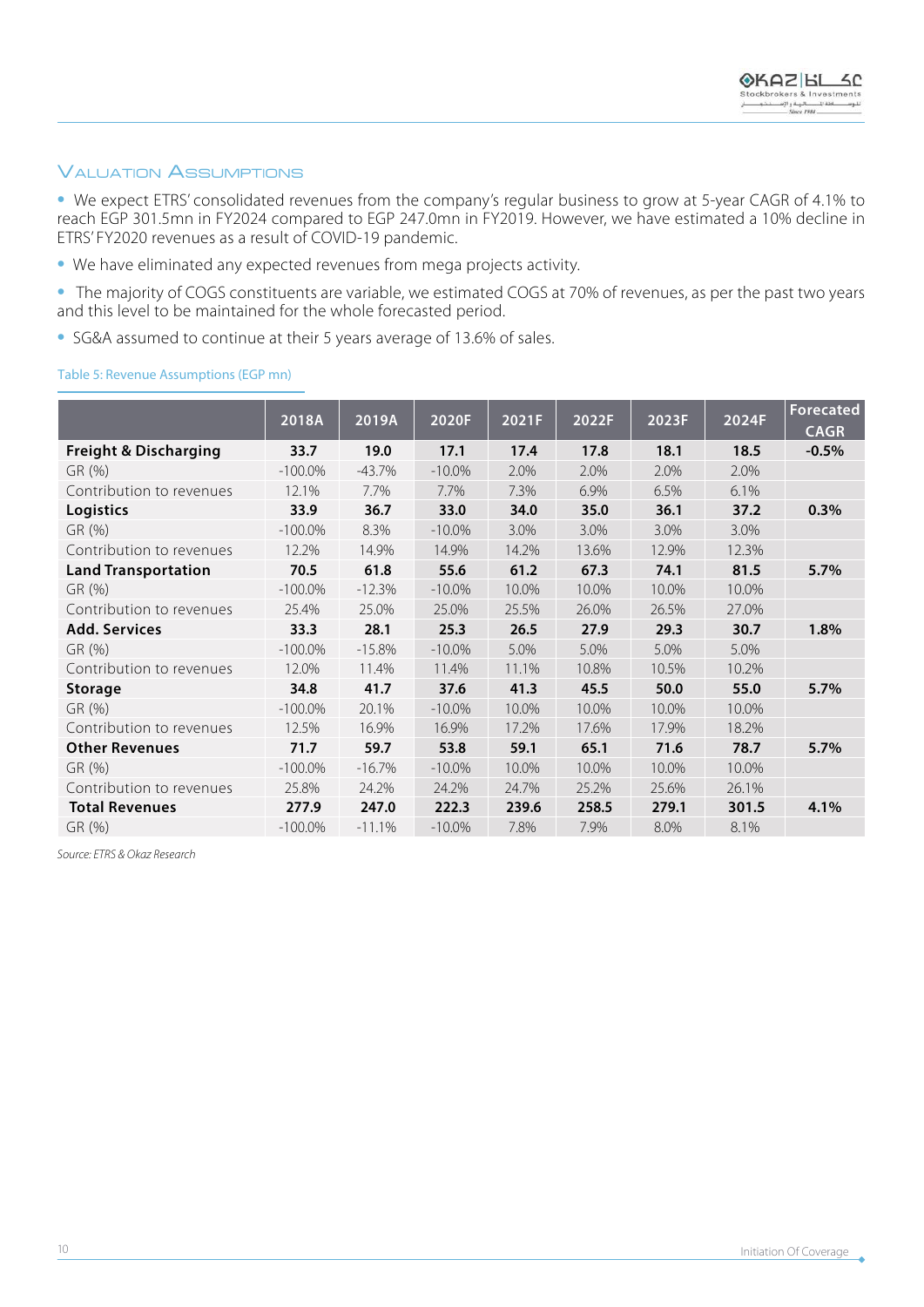# **VALUATION**

• We updated our valuation for ETRS using DCF based on the company's projected free cash flow to firm (FCFF) during the period from FY2020 to FY2024 to derive ETRS' value per share of EGP 8.38, our Discounted Cash Flow (DCF) model is based on COE of 18.3%, beta of 0.94, risk free rate of 10.9 % (10 years T-bond of 13.6% after tax) and equity risk premium of 8% and terminal growth rate of 3%. It's worth noting that we have adjusted the company's cash with EGP 31.2mn distributed cash dividend in April 2020.

#### Table 6: Valuation

| <b>FCFF</b>                    | 2020   | 2021   | 2022   | 2023   | 2024  |
|--------------------------------|--------|--------|--------|--------|-------|
| <b>NOPAT</b>                   | 24.1   | 26.4   | 29.4   | 31.6   | 34.5  |
| +Depreciation & Amortization   | 6.5    | 6.3    | 5.7    | 6.4    | 6.5   |
| -Net Plant Expend.             | (10.6) | (11.7) | (12.7) | (13.8) | (6.0) |
| -Change W.I.                   | (3.5)  | (1.6)  | (1.7)  | (1.9)  | (2.1) |
| $=$ Free Cash Flow to the Firm | 16.5   | 19.6   | 20.7   | 22.2   | 32.9  |
| Discount Factor                | 0.90   | 0.76   | 0.64   | 0.54   | 0.46  |
| TV                             |        |        |        |        | 220.8 |
| <b>TCF</b>                     | 14.8   | 14.8   | 13.2   | 12.0   | 115.9 |
| EV                             | 170.7  |        |        |        |       |
| +Adjusted Cash                 | 92.1   |        |        |        |       |
| +Investments                   | 0.6    |        |        |        |       |
| - Minority                     | (1.8)  |        |        |        |       |
| - Debt                         | (0.0)  |        |        |        |       |
| Equity                         | 261.6  |        |        |        |       |
| Number of shares               | 31.2   |        |        |        |       |
| FV/Share (EGP)                 | 8.38   |        |        |        |       |
| $12M-TP$ (EGP)                 | 9.92   |        |        |        |       |

*Source: FTRS & Okaz Research* 

# **SENSITIVITY ANALYSIS**

We conducted a sensitivity analysis for the changes in both COE and terminal growth rate to asses potential effects on our fair value to range between EGP 7.90/ share and EGP 9.01/ share.

#### Table 6: Sensitivity Table

| €        | <b>Cost Of Equity (COE)</b> |      |      |      |      |      |  |  |
|----------|-----------------------------|------|------|------|------|------|--|--|
| .<br>Сго |                             | 16%  | 17%  | 18%  | 19%  | 20%  |  |  |
|          | 5%                          | 9.00 | 8.97 | 8.94 | 8.91 | 8.88 |  |  |
| erminal  | 4%                          | 8.70 | 8.67 | 8.64 | 8.61 | 8.58 |  |  |
|          | 3%                          | 8.45 | 8.41 | 8.38 | 8.35 | 8.32 |  |  |
|          | 2%                          | 8.22 | 8.19 | 8.16 | 8.13 | 8.10 |  |  |
| s        | $1\%$                       | 8.02 | 7.99 | 7.95 | 7.92 | 7.89 |  |  |

*Source: FTRS & Okaz Research*